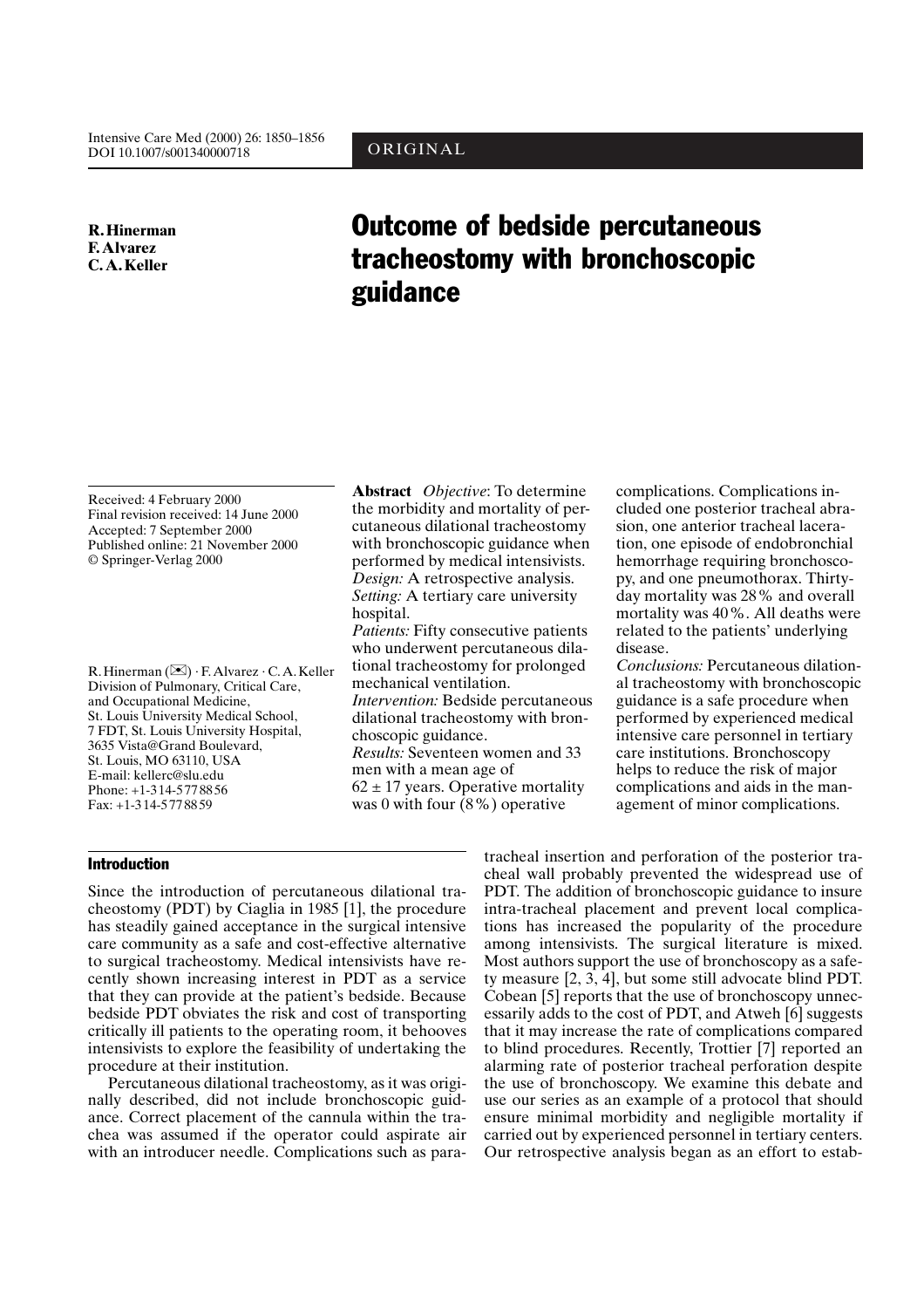



lish an institutional protocol for the safe conductance of PDT in our tertiary care teaching hospital.

### **Materials and methods**

This retrospective analysis includes 50 consecutive patients undergoing PDT from July 1998 through March 2000. Pulmonary and critical care medicine physicians at our institution performed all interventions. Our institution is a tertiary care teaching facility in which immediate surgical consultation is available 24 h a day. Abnormal neck anatomy, uncorrectable coagulopathy, hemodynamic instability, or excessive ventilatory requirements were considered contraindications to PDT. The outcome of patients who were evaluated but considered too high risk for PDT were not followed as part of this study. After informed consent was obtained, bedside PDT was performed by modified Seldinger technique and direct bronchoscopic visualization using the SIMS Per-fit Percutaneous Tracheostomy Kit (Smiths Industries Medical Systems Portex, Keene, N.H., USA). In most cases, two operators, one assistant, and one nurse were present at the procedure. One operator was designated to perform the bronchoscopic portion of the procedure and was primarily responsible for assuring airway patency and provision of adequate ventilation and oxygenation to the patient. The bronchoscopist was also responsible for guiding the safe introduction of guidewires and dilators into the trachea and continually conveyed this information to the other operator. Video was only employed for one procedure.

All procedures were performed in a medical or surgical intensive care unit. All patients were orotracheally intubated and remained on mechanical ventilation with 100% oxygen throughout the procedure. Sedation and muscle relaxation were achieved with a combination of narcotic, sedative, and paralytic agents. Pulse oximetry, blood pressure, heart rate and rhythm, tidal volume, and airway pressures were continuously monitored. Resuscitation, intubation, suctioning, and surgical tracheostomy equipment was available at all times at the bedside. As is our practice for all bronchoscopy performed in patients on mechanical ventilation, the ventilator was adjusted as necessary to assure adequate minute ventilation and minimize airway pressure. The peak flow was reduced as was the tidal volume. The breath rate was increased to compensate for the reduction in inspired volume. Further adjustments were made if peak airway pressure increased with the introduction of the scope or if exhaled tidal volume fell, due to increasing leak from the operative site.

The patients were supine with the neck hyper-extended. A bronchoscope with a 5.3 mm external diameter (Pentax Precision Instrument, Orangeburg, N.Y., USA) was introduced via a swivel adapter attached between the endotracheal and ventilator tubing. All patients had 7.5 mm or larger endotracheal tubes in place. After inspection of the airways and clearance of secretions and mucous plugs, the orotracheal tube was withdrawn to just below the vocal cords in order to transilluminate the anterior trachea. This enabled the operator to choose a puncture site (usually 2-3 rings below the cricoid cartilage) that would not compromise large blood vessels. Initial puncture of the trachea was made with a 19gauge needle and syringe containing lidocaine with epinephrine. Intratracheal placement was confirmed by aspiration of air and bronchoscopic visualization. Repositioning of the needle was undertaken if it was not visualized in the midline trachea. Despite the use of transillumination for guiding the initial puncture and an apparent midline position at the skin, the needle often entered the trachea off-center or at an oblique angle (Fig. 1A). The need for repeated punctures did not increase morbidity, nor did it result in damage to the bronchoscope from inadvertent contact with the needle.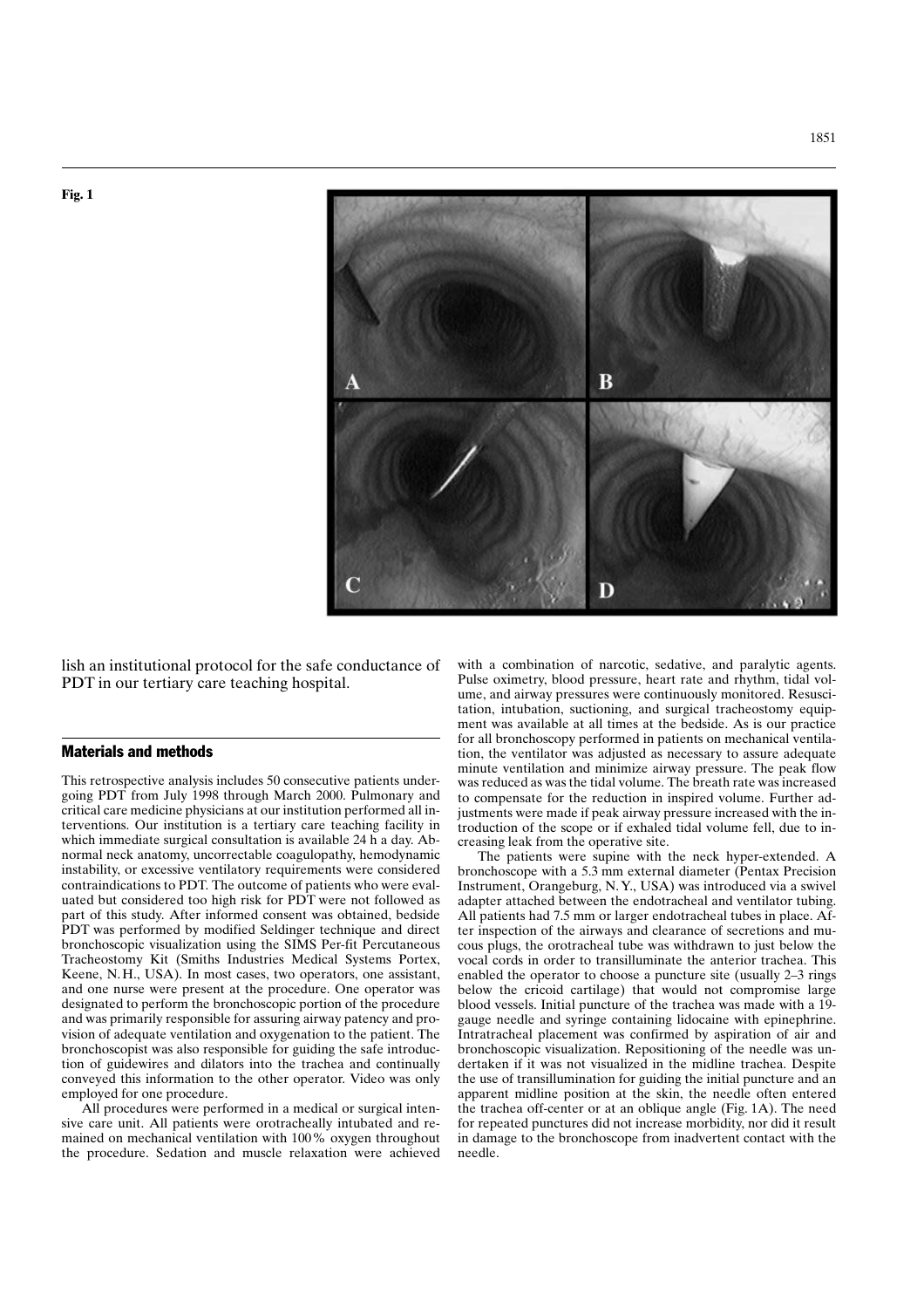

After precise midline position was obtained, a larger bore needle replaced the finder needle (Fig. 1B), through which a guidewire was inserted and directed toward the carina (Fig. 1C). After a small skin incision and minimal dilation (Fig. 1D), the guiding catheter was placed over the wire. The guiding catheter and wire (Fig. 2A) remained intratracheal for the duration of the procedure. Sequential dilation (at an oblique angle to the skin and directed toward the carina) was undertaken with elongation of the skin incision as necessary (Fig. 2B–C). The endoscopist observed the anterior puncture site and the posterior mucosa for signs of hemorrhage, laceration, or perforation and ensured that the guiding catheter, wire, and dilators entered the trachea midline and were directed toward the carina. In a diligent effort to avoid damage to the posterior trachea, continuous communication between the bronchoscopist and operator was required in order to obtain the best angle while introducing dilators. Any mucosal hemorrhage was treated with the direct application of topical epinephrine. In most cases, a # 7 or 8 Portex tracheal cannula was placed (Fig. 3A). Only after the cannula was placed, the balloon was inflated, and adequate exhaled tidal volume from the new cannula was confirmed, was the bronchoscope removed from the orotracheal tube.

Bronchoscopy via the newly placed cannula confirmed proper positioning (Fig. 3B) and allowed for assessment and treatment of any local injury. Only after this confirmation was the orotracheal tube removed. The new cannula was held in place with a neck strap. Ventilator tubing was secured in the patient's midline to avoid intratracheal torsion of the cannula and accidental decannulation. All patients had chest X-rays within 1 h to confirm proper placement and to evaluate for pneumothorax. The ventilator was set to provide full ventilatory support until the effects of sedation and paralysis waned. Then it was returned to pre-operative settings, and the  $F_iO_2$  was weaned by pulse oximetry. The time required to complete the procedure was not documented in this retrospective study.

#### **Results**

The 50 patients who underwent PDT included 17 women and 33 men. The mean age  $(\pm SD)$  was 62  $\pm$  17 years (Table 1). The mean duration of orotracheal intubation prior to tracheostomy was  $17 \pm 8$  days. The indication for tracheostomy was respiratory failure from a variety of medical and surgical causes. The most common causes of respiratory failure were COPD, ARDS, anoxic encephalopathy, aspiration, and neuromuscular weakness - which together comprised 70% of the patients (Table 2).

The patients were followed until death, decannulation, or transfer to another facility. Fourteen (28%) patients died prior to decannulation or transfer (within  $30 \text{ days}$  of tracheostomy) – none from perioperative complications. There was one  $(2\%)$  procedural failure. Six additional patients died of their underlying disease more than 30 days after tracheostomy – none from procedural complications. The overall mortality was 40%.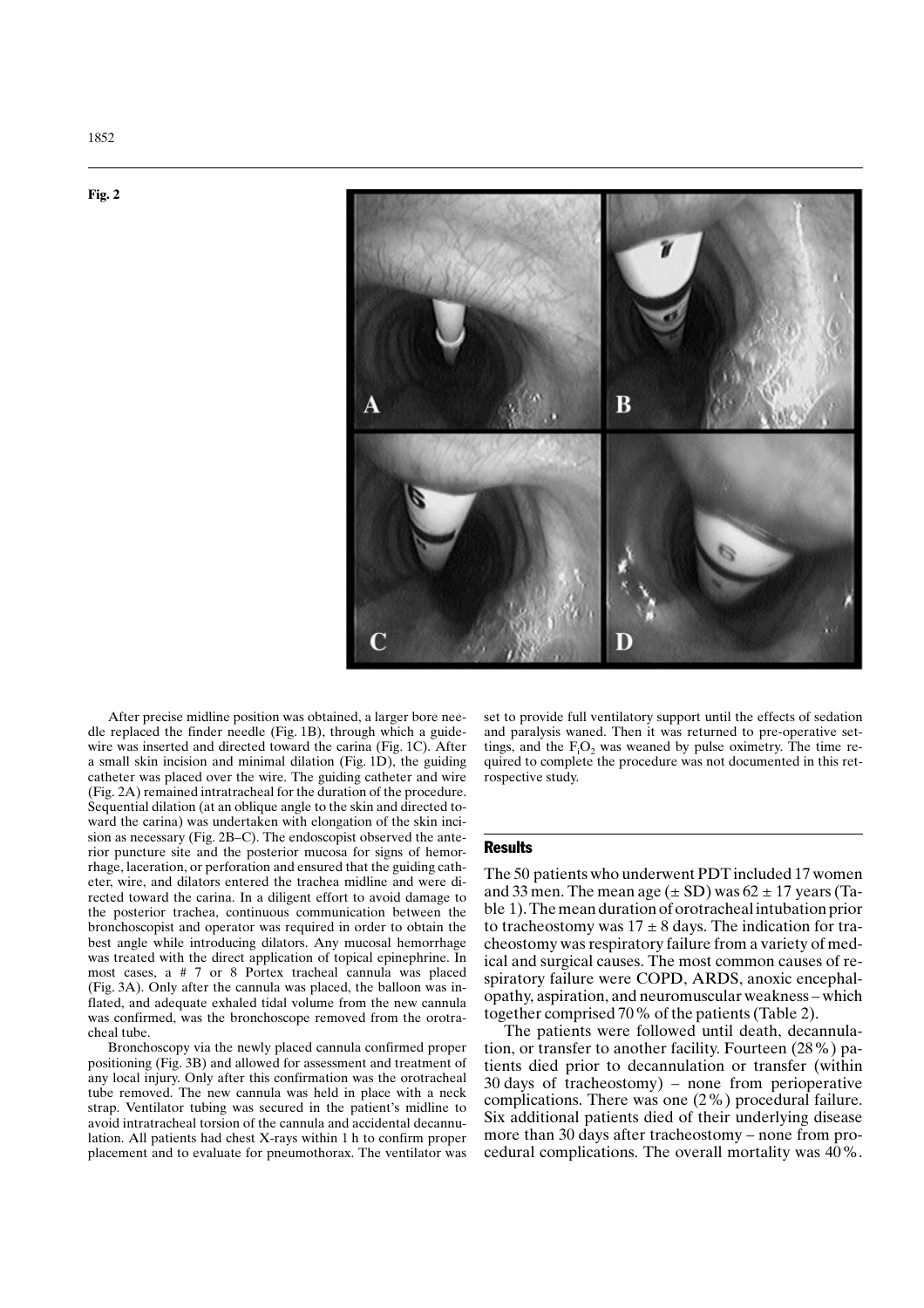

**Table 1** Patients' demographics  $(n = 50)$ . Intubation days are cumulative days of orotracheal intubation prior to tracheostomy. P/F ratio is defined as  $PaO<sub>2</sub>/F<sub>i</sub>O<sub>2</sub>$  and has a normal value of  $>319$ 

|                 | Mathematical mean | Standard deviation |
|-----------------|-------------------|--------------------|
| Age (years)     | 62                | $+17$              |
| Intubation days | 17                | $+8$               |
| $P/F$ ratio     | 258               | + 81               |

**Table 2** Indication for tracheostomy ( $n = 50$ )

| Cause of respiratory failure | Number                        | Percentage<br>of total |
|------------------------------|-------------------------------|------------------------|
| Neuromuscular weakness       | 11                            | 22                     |
| <b>COPD</b>                  | 8                             | 16                     |
| Encephalopathy               | 6                             | 12                     |
| Aspiration                   |                               | 10                     |
| <b>ARDS</b>                  |                               | 10                     |
| Empyema                      |                               | 4                      |
| Pulmonary fibrosis           | $\mathfrak{D}_{\mathfrak{p}}$ |                        |
| Other <sup>a</sup>           |                               | 22                     |

<sup>a</sup> Includes three cases of congestive heart failure, three of pneumonia, and one each of BOOP, flail chest, lung cancer, endobronchial mucormycosis, and intra-abdominal sepsis

Thirty-one  $(62\%)$  were transferred to rehabilitation, nursing, or long-term acute care hospitals (Tables 3, 4). Nine (18%) patients were eventually discharged to home from acute care hospitals or other facilities. Ten patients (20%) were successfully decannulated either before or after discharge. Eight patients were lost to follow-up after transfer to other facilities.

### **Case discussion**

Complications were observed in four patients  $(8\%)$ . There were no paratracheal insertions, major hemorrhages, perioperative accidental decannulations, or posterior tracheal perforations observed. After successful PDT, one patient was noted to have suffered a superficial posterior tracheal wall abrasion when the guidewire kinked during dilation. The minimal bleeding was controlled with topical epinephrine. The patient underwent bronchoscopy again in 24 h; the abrasion was found to be healing and without inflammation or bleeding. The patient eventually died of his underlying disease.

A patient with COPD suffered rupture of the anterior trachea during dilation. The bronchoscopist recognized inappropriate lateral extension of the puncture site during dilation. Once this event was observed, the dilator was removed and the bronchoscope was advanced distally to the site of insertion and used to carefully re-position the orotracheal tube distal to the laceration. The tip of the tube was placed just above the carina, the balloon was inflated to low pressure, and airway control was regained. This maneuver prohibited significant air leak through the puncture site. The same day, a surgical tracheostomy and repair of the anterior laceration was conducted without difficulty. A heavily calcified trachea and the prolonged use of corticosteroids probably contributed to the occurrence of this particular complication. The patient recovered and was eventually transferred to a skilled nursing facility and successfully decannulated. To date he has suffered no adverse effect from this unexpected complication.

A third patient with respiratory failure secondary to recurrent pneumonia and amiodarone toxicity became cyanotic 3 h after uneventful PDT. A chest X-ray immediately after the procedure had shown the cannula in appropriate position, with no pneumothorax, and no subcutaneous emphysema. When the patient desaturated, empiric needle thoracostomy was performed, and the follow-up chest X-ray demonstrated a pneumothorax. Bilateral tube thoracostomy (one for treatment of the pneumothorax and the other to minimize further barotrauma) was then performed and the patient stabi-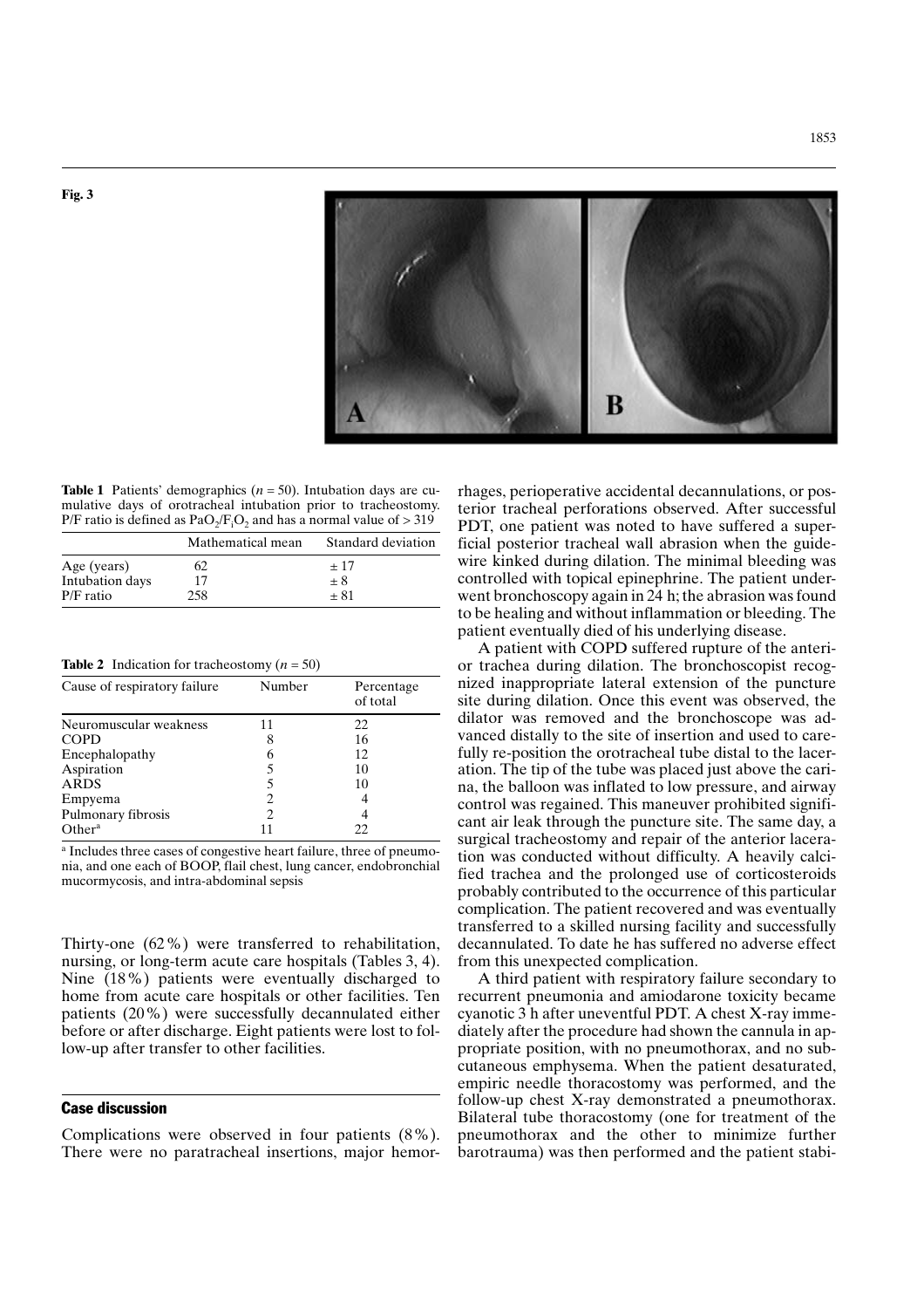**Table 3** Immediate disposition ( $n = 50$ )

| Disposition                                | Number | Percentage<br>of total |
|--------------------------------------------|--------|------------------------|
|                                            | 14     | 28                     |
| Expired <sup>a</sup><br>LTACH <sup>b</sup> | 15     | 30                     |
| Rehabilitation <sup>c</sup>                |        | 10                     |
| Acute care hospital <sup>d</sup>           | 13     | 26                     |
| Skilled nursing <sup>e</sup>               |        | 2                      |
| Home <sup>f</sup>                          |        | 2                      |
| Failed PDT <sup>g</sup>                    |        | 2                      |

<sup>a</sup> Patients who expired within 30 days of PDT

<sup>b</sup> Long-term acute care hospital for ventilator-dependent patients <sup>c</sup> Those discharged to rehabilitation facilities were not on ventilators; four were still cannulated at transfer

<sup>d</sup> Two patients were transferred to another acute care hospital on ventilators, and eleven remained at our institution on ventilators <sup>e</sup> The patient transferred to a skilled nursing facility was decannulated after transfer

<sup>f</sup> The patient discharged to home remains cannulated

<sup>g</sup> The patient who failed PDT underwent surgical tracheostomy, was transferred to a rehabilitation facility, and was eventually decannulated. He is not included in further analysis

**Table 4** Long-term disposition ( $n = 34$  patients who did not expire prior to 30 days or obtain discharge directly home within 30 days)

| Number | Percentage of<br>total $(n = 49)$ |
|--------|-----------------------------------|
|        | 14                                |
|        | 10                                |
|        | 10                                |
| y      | 18                                |
| 8      | 16                                |
|        |                                   |

<sup>a</sup> Of the seven additional patients discharged home, three were from acute care hospitals, two were from LTACHs, and two were from rehabilitation facilities; five were known to be decannulated <sup>b</sup> Of the nine who remain in nursing or rehabilitation facilities, one was transferred from LTACH and five were transferred from acute care hospitals; only two remained cannulated

<sup>c</sup> Of the eight lost to follow-up, five were last in LTACH on a ventilator, one was in ACH on a ventilator, one was in rehabilitation and decannulated, and one was in rehabilitation and cannulated

lized. Bronchoscopy at this time did not demonstrate evidence of tracheal perforation or laceration. The new cannula was temporarily withdrawn to the vocal cords to rule out perforation at the entrance site. The patient subsequently developed recurrent pneumonia and a sepsis syndrome; in the context of his acute and chronic illness, his family requested withdrawal of ventilatory and inotropic support. Forty-eight hours after the tracheostomy, he expired after discontinuation of ventilatory support. While the etiology of the pneumothorax is unclear, it is included here as a perioperative complication.

The fourth complication was hemoptysis in a patient with a known coagulopathy and history of diffuse alveolar hemorrhage. Approximately 8 h after an uneventful PDT, the patient had significant bleeding from the tracheal cannula. She was placed on  $1.0 F<sub>i</sub>O<sub>2</sub>$  empirically and remained hemodynamically stable throughout the event. At the time of bronchoscopy, 1 h later, no evident source of hemorrhage could be identified, including at the puncture site. She did not require transfusion of blood products or surgical exploration. Hemoptysis did not recur, and the patient eventually weaned from mechanical ventilation. It is unclear whether this episode represents a complication of tracheostomy or an exacerbation of her underlying disease.

#### **Discussion**

The available literature that evaluates the technique, morbidity, and mortality of percutaneous dilational tracheostomy is rapidly expanding. Though some authors suggest that PDT without bronchoscopic guidance is a safe procedure  $[5, 6]$ , others indicate that bronchoscopy is mandatory in order to achieve acceptable complication rates  $[2, 3, 4, 8]$ . Others describe significant complications despite bronchoscopic guidance [7]. Our institutional experience suggests that the addition of bronchoscopy aids in the management of most complications.

Complication rates will continue to decline as available kits evolve with additional safeguards and intensivists gain more experience in selecting patients. For example, our criteria deemed patients who had prior tracheostomy or neck surgery or who had unusually short or thick necks unsuitable for bedside PDT. In addition, extrinsic PEEP greater than 10 cm  $H_2O$ ,  $F_3O_2$  greater than 0.5 atmospheres, and uncorrectable coagulopathy were also considered contraindications to PDT.

The reported mortality rate for PDT varies by sample size and technique. Our intraoperative mortality rate of 0 is not unusual when compared to users of a similar technique  $[2, 4, 9]$ . An overall mortality of 40% in this series is not unusual  $[10, 11]$  and reflects the mortality of patients requiring long-term mechanical ventilation. No patient died as a direct or indirect result of PDT. A recent review [9] reports an average peri-operative mortality rate for 1,116 patients using six different PDT techniques – with and without bronchoscopy – at  $0.4\%$ .

The same review found an average complication rate of 10%. Our complication rate of  $8\%$  is within the range documented in the literature [2, 4, 9]. Recent literature indicates a rate of superficial mucosal laceration of  $0.9-1.4\%$  [2, 11] in those authors using a technique similar to ours. Our single  $(2\%)$  mucosal abrasion might not have been detected without bronchoscopy.

The absence of posterior tracheal perforations in our series may be due to the improvement made in the Sim's kit [7]. It was also helpful to establish adequate bron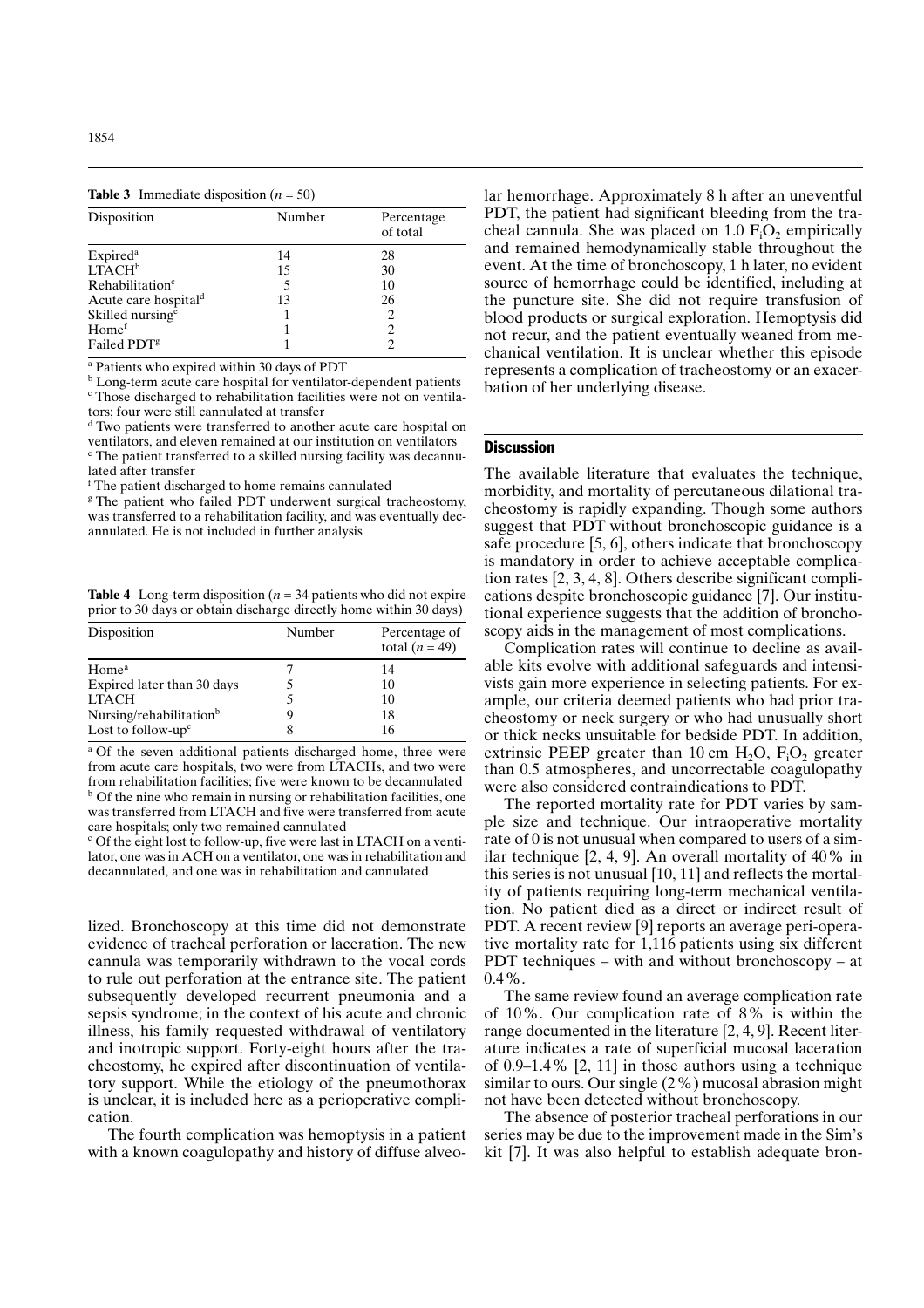choscopic visualization and communication between the bronchoscopist and the operator. Trottier's 12.5% incidence of posterior perforation may have been due the angle with which dilators were introduced into the trachea [7]. An oblique angle of introduction (rather than 90 degrees) and a clear view of the posterior tracheal wall by the bronchoscopist make perforation and laceration far less likely.

The rate of paratracheal insertion and accidental intraoperative decannulation is negligible with the assistance of bronchoscopy  $[9, 11]$ . In addition, in the event of premature or inadvertent extubation, bronchoscopy allows simple and rapid replacement of the orotracheal tube over the bronchoscope. Our lack of these complications is consistent with other authors using similar technique  $[2, 3, 4, 10]$ .

The occurrence of only one significant bleeding event is likely attributable to proper patient selection. Forty-nine (98%) of our patients had platelet counts checked within one week of the procedure; of those, none was less than  $73 K$  (normal range  $150-400 K$  in our laboratory). Forty-four (88%) had a coagulation profile within one week of the procedure; the maximum protime (prior to correction) was 22 s (normal range 12.6–15 s) and the maximum activated partial thromboplastin time (prior to correction) was 74 s (normal range  $23.3-32.6$  s). The rate of significant hemorrhage (requiring packing, suture, transfusion, or operative intervention) is between  $0.8-5.7\%$  [2, 4, 9, 10].

Immediate post-operative chest X-rays were obtained on 100% of our patients. This provided additional assurance and documentation of proper endotracheal positioning of the cannulas as well as detection of acute pneumothorax or subcutaneous emphysema.

In the course of hospitalization, over 52% of the patients underwent bronchoscopy after PDT. The indication for bronchoscopy – in all but the four patients with procedural complications – was related to the patient's underlying disease. No evidence of operative complication was found in any follow-up bronchoscopy. PDT without bronchoscopy is not performed at our institution; therefore, a direct comparison of time and expense differences between the two techniques was not attempted.

Many authors do not report the amount of ventilatory support required by patients pre-operatively. One might speculate that the amount of extrinsic PEEP,  $PO_2/F_1O_2$ , mode of ventilation, and mean airway pressure greatly contribute to the patient's operative risk. Patients who required  $PEEP > 10$  cm of H<sub>2</sub>O, unconventional ventilation, or  $F_1O_2 > 0.5$  atmospheres were not considered as candidates for PDT. The mean  $PO_2/$  $F_1O_2$  in this study was  $258 \pm 81$  (Table 1). No patients experienced intra-operative desaturation or demonstrated evidence of air-trapping and dynamic hyperinflation as measured with the ventilator.

Our case of posterior tracheal abrasion was probably preventable. Careful attention to the angle of insertion when manipulating the guidewire, guiding catheter, and dilators should minimize the chance of damage to the wire, which creates a sharp edge and mucosal laceration. In this case, the use of bronchoscopy allowed for detection and appropriate intervention.

The case of anterior laceration may have been difficult to anticipate and prevent. In studies employing a variety of techniques and sample sizes, a procedure failure rate between  $0-14\%$  [5, 6] is cited. One might wonder if a calcified trachea contributed to the difficulty in cannulation in those cases. Perhaps the most instructive point about this particular case is that one should anticipate damage to the anterior trachea and use bronchoscopy to minimize the extent of injury. As proven by our case, an effective temporizing measure (until surgical intervention is available) is advancement of the orotracheal tube over the bronchoscope so that its cuff lies distal to the laceration.

It is more difficult to make constructive commentary about the case complicated by pneumothorax. The patient may indeed have suffered a late pneumothorax related to the PDT, although a site of perforation and air entry was not located. Other possibilities include elevated airway pressure during the procedure due to the presence of the bronchoscope or after the procedure due to repeated bag-valve suctioning when the patient desaturated. The third possibility is that the patient desaturated due to deterioration of his underlying disease and suffered an iatrogenic pneumothorax from empiric needle thoracostomy. Pneumothorax is a known complication of bronchoscopy and PDT – with or without bronchoscopy. It is important to have a high index of suspicion for barotrauma and once detected to make an exhaustive search for correctable causes such as posterior tracheal perforation.

While the rate of sub-clinical complications may seem to be higher with techniques that employ bronchoscopy, it is probable that these complications occur unnoticed at a similar or higher frequency without the use of bronchoscopy. The avoidance, early recognition, and treatment of intra-operative complications can only be achieved by proper patient selection and the participation of experienced bronchoscopists. Pre-operative assessment should exclude patients with uncorrectable coagulopathy, abnormal neck anatomy, hemodynamic instability, or high ventilatory requirements. Surgical tracheostomy equipment and personnel should be immediately available, as should resuscitation and orotracheal intubation supplies. The operator should be a certified surgical operator or critical care attending operator or fellow under qualified attending supervision.

The bronchoscopist must be skilled and trained to manage all degrees of airway hemorrhage and to rapidly re-intubate the patient with the laryngoscope or bron